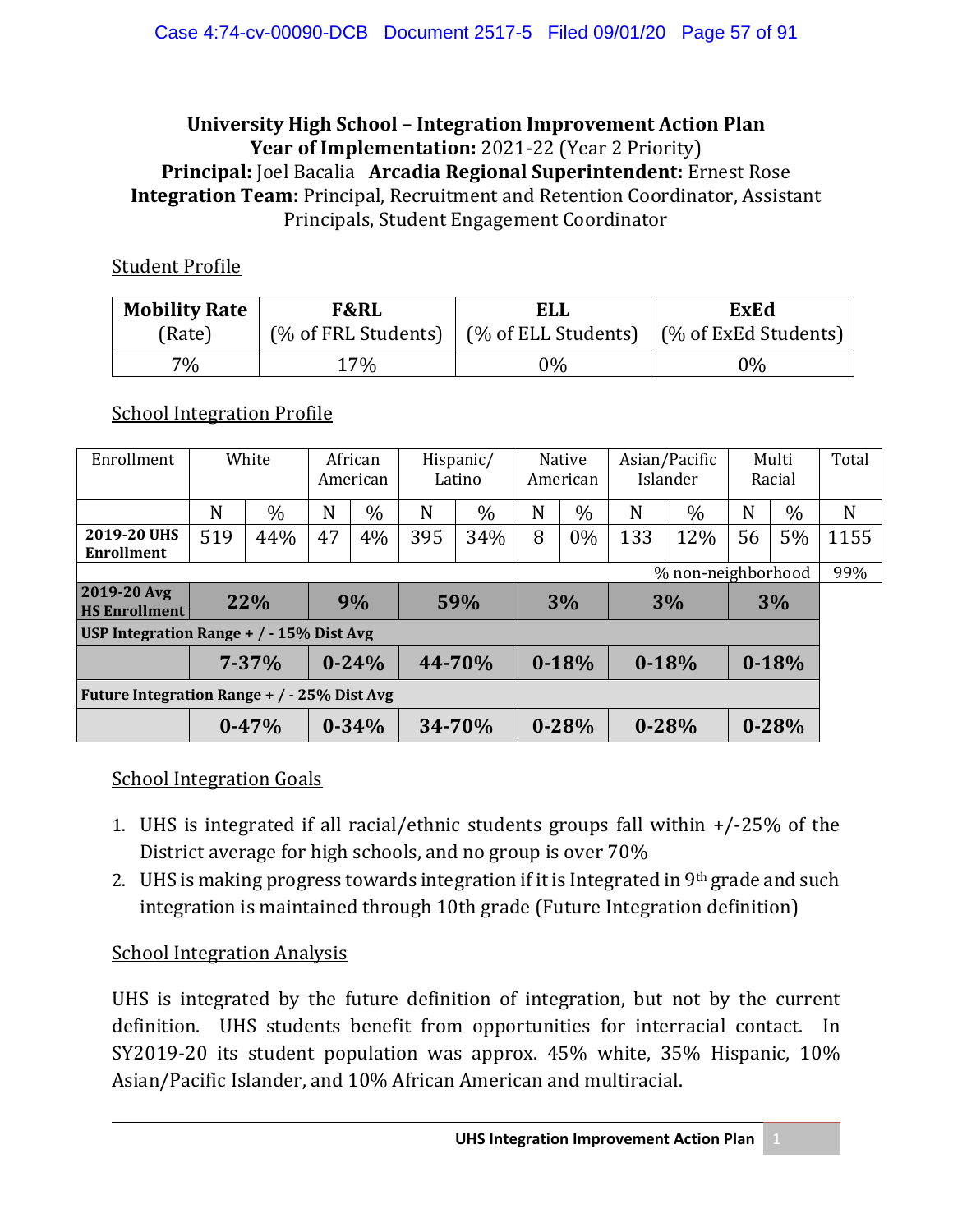In 2019-20, qualified students chose to enroll at about the same rate across racial/ethnic groups: 66.3% of admitted White students enrolled, 66.7% of admitted African American students enrolled, and 70.3% of admitted Hispanic students enrolled. In 2019-20, only six admitted African American students did not choose to enroll, and 49 Hispanic students who qualified chose not to enroll.

Demographic student data from seven of the highest-rated exam schools in the country, as compared to UHS, shows the strong diversity of the UHS population when compared to other similar schools.

| <b>Student Demographic Data: SY 2019-20</b> |                         |          |                 |              |               |              |  |  |
|---------------------------------------------|-------------------------|----------|-----------------|--------------|---------------|--------------|--|--|
| School <sup>1</sup>                         | White<br><b>African</b> |          | <b>Hispanic</b> | <b>Asian</b> | Multi-        | <b>Other</b> |  |  |
|                                             |                         | American |                 |              | <b>Racial</b> |              |  |  |
| Thomas Jefferson                            | 21%                     | 2%       | 2%              | 70%          |               |              |  |  |
| Dallas Talented and                         | 37%                     | 8%       | 38%             | 13%          | 3%            |              |  |  |
| Gifted                                      |                         |          |                 |              |               |              |  |  |
| <b>Brooklyn Latin</b>                       | 13%                     | 12%      | 12%             | 54%          |               | 8%           |  |  |
| <b>Brooklyn Tech</b>                        | 22%                     | 7%       | 7%              | 61%          | 2%            | 1%           |  |  |
| Stuyvesant                                  | 19%                     | 1%       | 3%              | 74%          | 4%            |              |  |  |
| <b>Boston Latin</b>                         | 47%                     | 8%       | 12%             | 30%          | 3%            |              |  |  |
| <b>Bergen Academies</b>                     | 38%                     | 3%       | 8%              | 51%          |               | 1%           |  |  |

| UHS Student Demographic Data: 2017 – 2020 |       |         |              |                     |    |  |  |
|-------------------------------------------|-------|---------|--------------|---------------------|----|--|--|
| <b>School Year</b>                        | White | African | <b>Asian</b> | <b>Multi-Racial</b> |    |  |  |
|                                           |       | Am.     |              |                     |    |  |  |
| 2017-18                                   | 46%   | 3%      | 35%          | 11%                 | 5% |  |  |
| 2018-19                                   | 44%   | 3%      | 35%          | 7%                  | 4% |  |  |
| 2019-20                                   | 45%   | 4%      | 34%          | 12%                 | 5% |  |  |

The data above shows that, averaged over three school years, approximately 55 percent of UHS students are non-white. Two groups, Hispanic and White, are each over 25 percent, leading to a designation of a highly diverse school in TUSD. Four

l

<span id="page-1-0"></span><sup>&</sup>lt;sup>1</sup> Thomas Jefferson High School for Science and Technology, Fairfax County Public Schools, Fairfax, VA; School for the Talented and Gifted, Dallas School District, Dallas, TX; The Brooklyn Latin School, NYC Geographic District #14 School District, Brooklyn NY; Brooklyn Technical High School, NYC Geographic District #13 School District, Brooklyn, NY; Stuyvesant High School, NYC Geographic District #2 School District, NYC; Boston Latin School, Boston Public School, Boston, MA; Bergen County Academies, Bergen County Vocational Technical School District, Hackensack, NJ.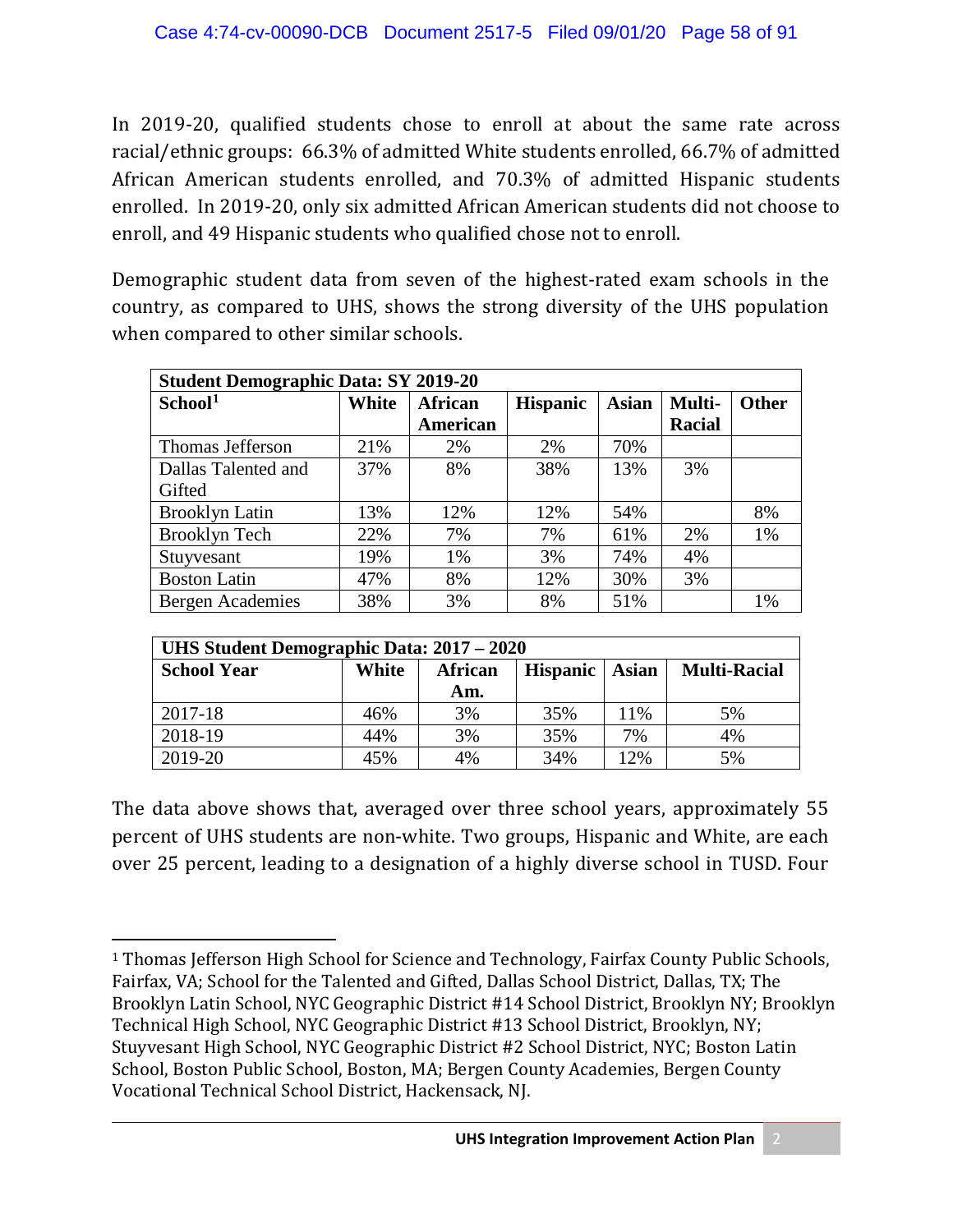percent of the population within District boundaries is African American,<sup>[2](#page-2-0)</sup> so that the UHS student population matches that demographic. Enrollment data for this school year shows that the number of African American students at UHS is at its highest ever, with an increase of 13 students for the 2019-20 school year.

Forty percent of the population within District boundaries is Hispanic, $3$  and thus the UHS student population is within 6 percent of that demographic, and it is also at its highest number ever, with an increase of 16 students for the 2019-20 school year. The other exam-based school districts listed below show, overall, far larger discrepancies between their area and student population.<sup>[4](#page-2-2)</sup>

| SY 2019-20 School Student Demographic Data and Area Demographic Data |                         |                   |                                        |             |  |  |  |
|----------------------------------------------------------------------|-------------------------|-------------------|----------------------------------------|-------------|--|--|--|
| <b>Race/Ethnicity</b>                                                | <b>African American</b> |                   | <b>Hispanic</b>                        |             |  |  |  |
| <b>SCHOOL</b>                                                        | <b>Population</b>       | <b>Population</b> | <b>Population</b><br><b>Population</b> |             |  |  |  |
|                                                                      | $%$ in Area             | % in School       | % in Area                              | % in School |  |  |  |
| Thomas Jefferson                                                     | 11%                     | 2%                | 16%                                    | 2%          |  |  |  |
| Dallas Talented and Gifted                                           | 23%                     | 8%                | 46%                                    | 38%         |  |  |  |
| <b>Brooklyn Latin</b>                                                | 24%                     | 12%               | 29%                                    | 12%         |  |  |  |
| <b>Brooklyn Tech</b>                                                 | 24%                     | 7%                | 29%                                    | 7%          |  |  |  |
| Stuyvesant                                                           | 24%                     | 1%                | 29%                                    | 3%          |  |  |  |
| <b>Boston Latin</b>                                                  | 23%                     | 8%                | 19%                                    | 13%         |  |  |  |
| Bergen Academies                                                     | 25%                     | 3%                | 38%                                    | 8%          |  |  |  |
| <b>University High School</b>                                        | 4%                      | 4%                | 40%                                    | 34%         |  |  |  |

# **A. Targeted Populations**

Increasing the number of African American and Hispanic students at University High school will further diversify its school population. Students must meet admissions requirements to attend the school.

<span id="page-2-2"></span><sup>4</sup> All demographic data is from the US Census Bureau and National Center for Education Statistics. School enrollment verified by direct contact with each school.

<span id="page-2-0"></span> $\overline{a}$ <sup>2</sup> *ACS-ED District Demographic Dashboard 2013-17, Tucson Unified District, AZ*, NAT'L CTR. FOR EDUC. STATISTICS, https://nces.ed.gov/Programs/Edge/ACSDashboard/0408800 (last accessed Dec. 29, 2019).

<span id="page-2-1"></span><sup>3</sup> *ACS-ED District Demographic Dashboard 2013-17, Tucson Unified District, AZ*, NAT'L CTR. FOR EDUC. STATISTICS, https://nces.ed.gov/Programs/Edge/ACSDashboard/0408800 (last accessed Dec. 29, 2019).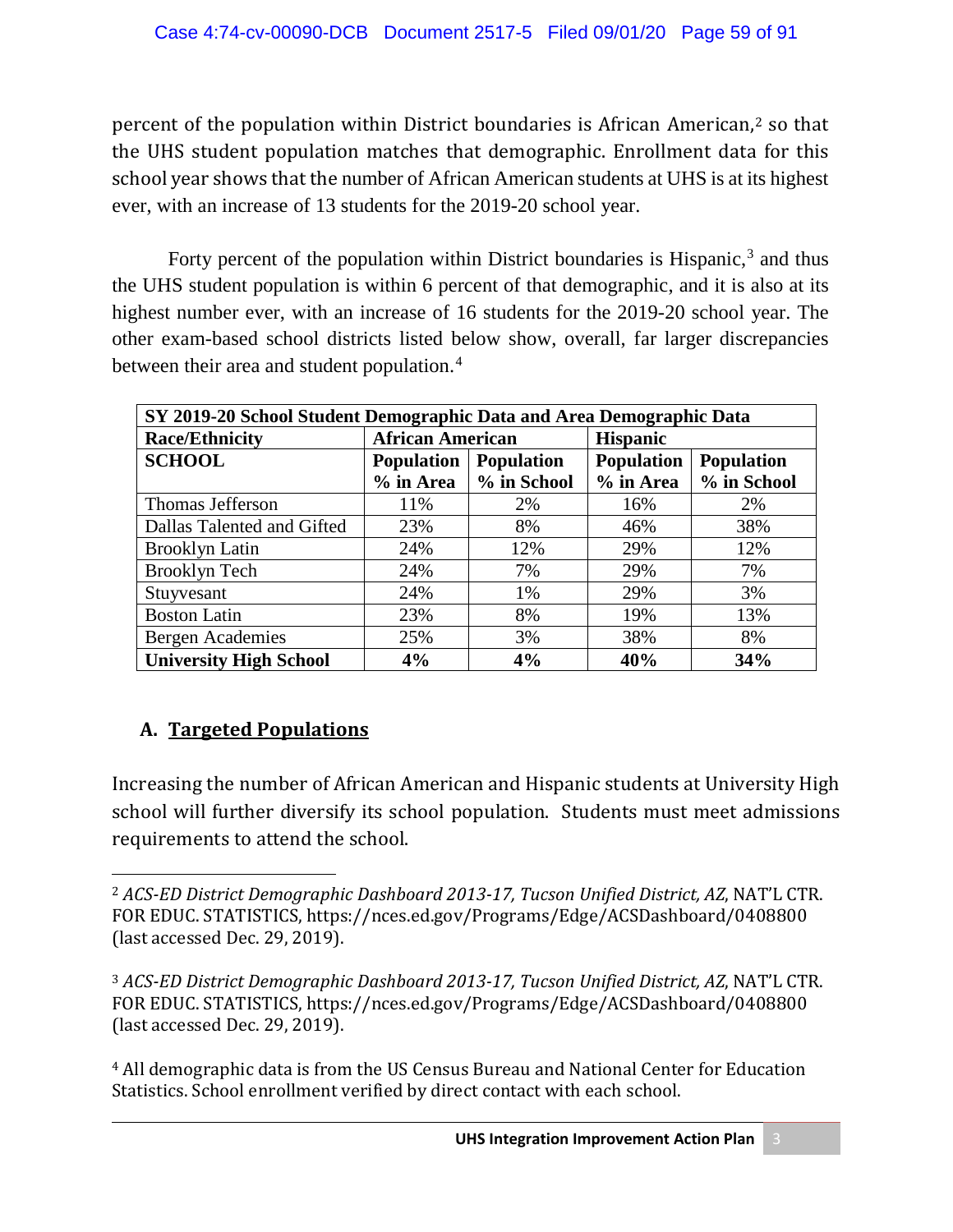Targeted Population: Non-White Students

Targeted Recruitment Goal: additional non-white students, including targeted recruitment of African American and Hispanic students.



- **B. Transportation** 
	- **1. Assessment**

### Existing Services; Needs; Service Gaps

Rincon/UHS currently has three routes that deliver students from various locations on the eastside of the district to Rincon/UHS. There are more than 20 routes that deliver students to three transfer sites (Catalina HS, Palo Verde HS, and Tucson High)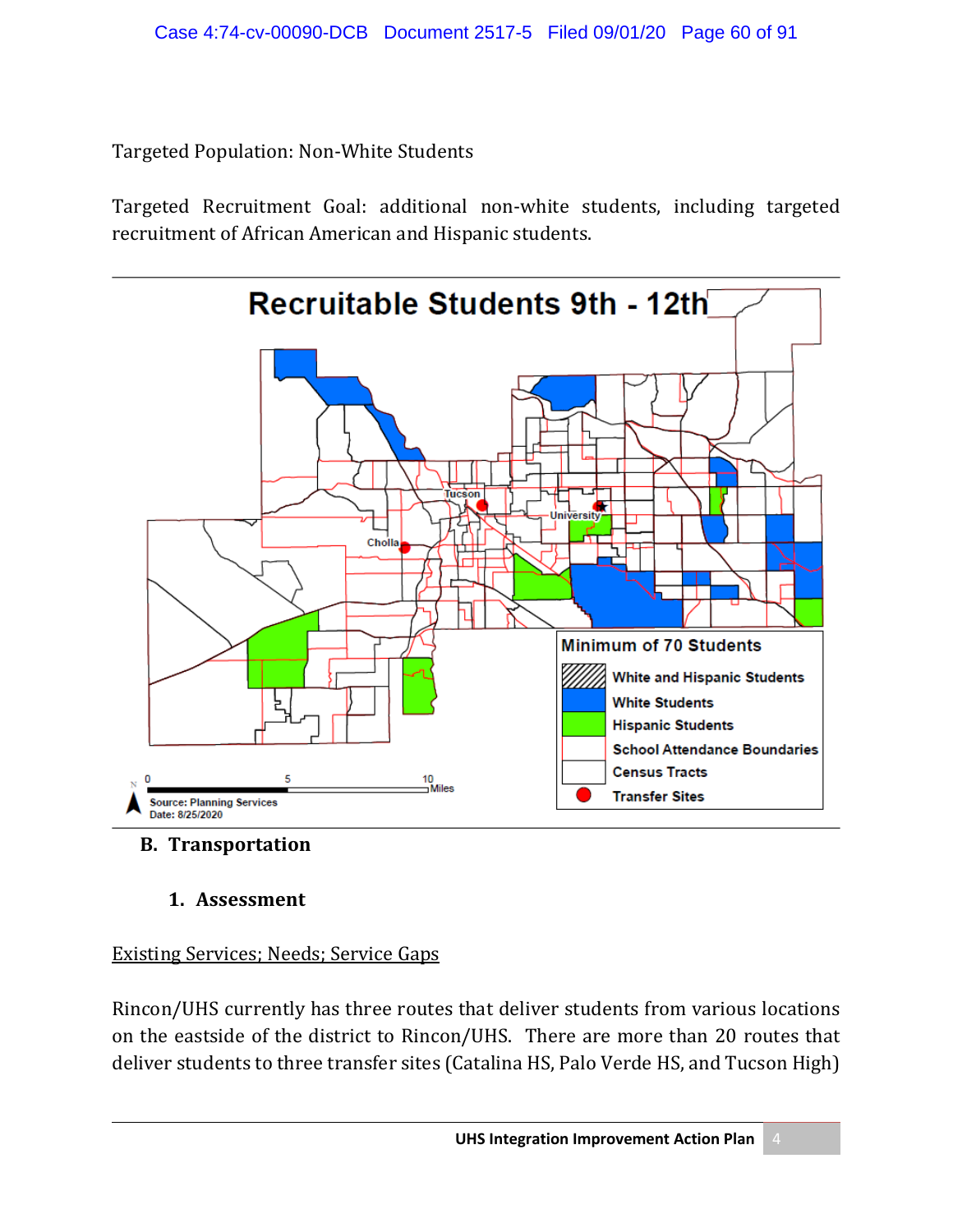from various areas. From those transfer sites, and Rincon/UHS students can transfer to a Rincon/UHS shuttle. Rincon/UHS has six routes that serve exceptional education students and no late activity buses. UHS assigns 466 students to Suntran There are no contracted routes UHS does not currently utilize an express shuttle. Rincon/UHS is a transfer site, and it is served by one other transfer sites, Tucson High. A significant portion, almost half, of UHS students utilize public transportation, and many others use their own transportation to get to school.

The District will explore its expanded strategy of marketing existing routes as express routes to students offered placement at UHS to determine if such routes can make an impact. The District will also explore the possibility of adding an express shuttle from the south or west side of the District to serve racially concentrated neighborhoods – if such could be shown to improve acceptance rates.

### **2. Strategies**

For SY2021-22 (to begin promotion in the fall of 2020), the District will promote three express shuttle routes from each of the existing transfer sites: Catalina, Palo Verde, and Tucson High. In SY 2022-23, the District may add an express shuttle route from the south or west side to UHS.

### **3. Monitoring Ridership and Evaluating Effectiveness**

Student Ridership is a student-tracking software module that enables TUSD's transportation department to monitor student card scans on and off the bus, offering real-time data to help improve planning decisions about the required size of the bus, to analyze opportunities for stop consolidation, and to identify ridership trends. The District will use the Ridership Monitor, part of the Student Ridership module, to monitor the race/ethnicity of students utilizing the express shuttles to UHS to determine if the routes are improving integration. Ridership will be analyzed on a quarterly basis to determine the effectiveness of the route. Ridership report/findings will be provided to the DSA and evaluated by CSA on a quarterly basis.

### **4. Budget**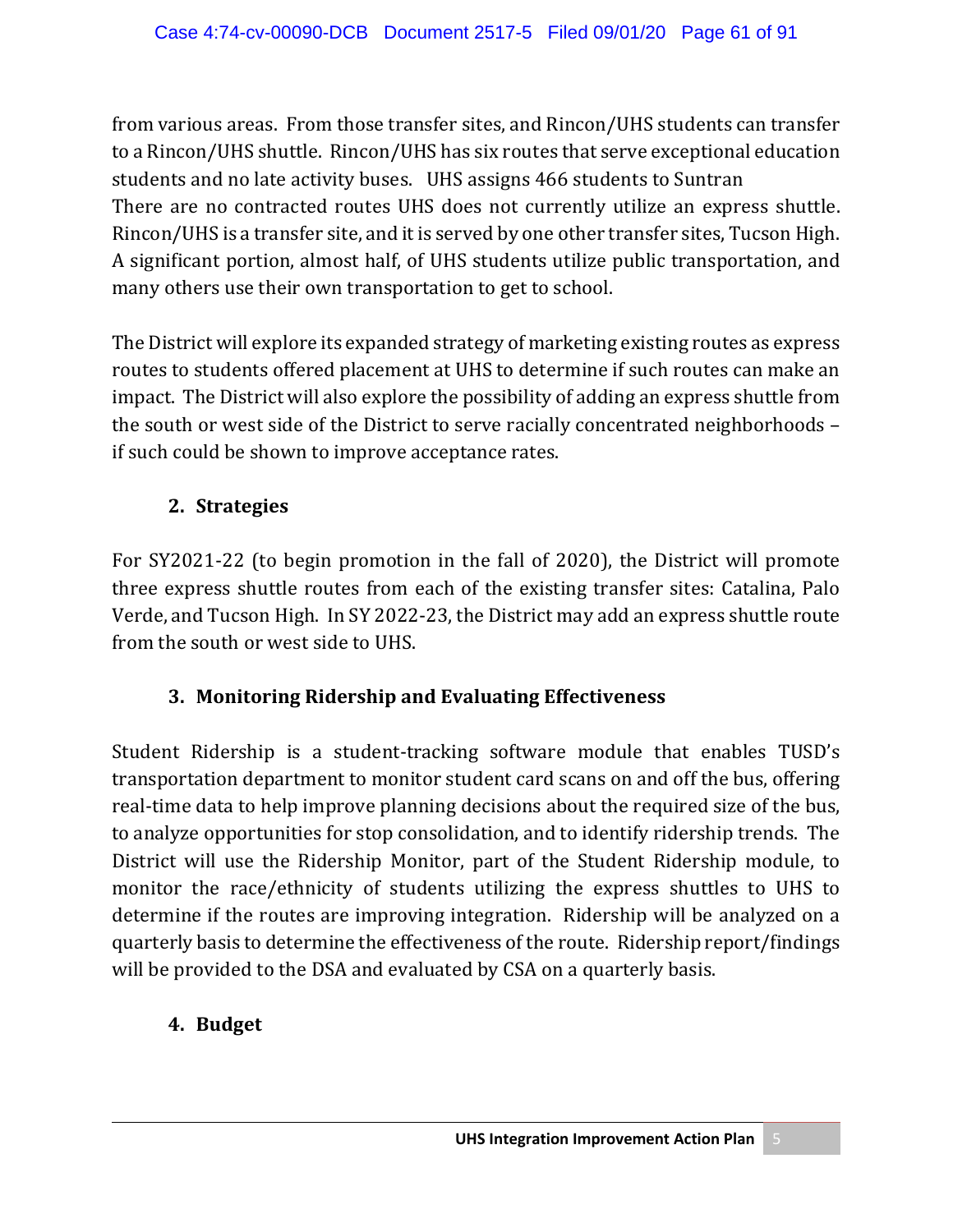The express shuttles are budget neutral as they would use existing routes. The additional express route, if implemented, will likely require one additional bus and driver at an estimated cost of \$60,000.

### **C. Marketing, Outreach, and Recruitment Strategies**

### **1. Foundation**

The foundation for UHS' marketing, outreach, and recruitment strategies is the ALE/Magnet Outreach and Recruitment Addendum, and TUSD's districtwide "Knowledge Changes Everything" campaign (KCE). KCE is an ongoing campaign that celebrates the power of diversity, seeks to educate parents and students about the research-based benefits of learning from each other, and encouraging parents to consider these benefits for their student when making decisions about where to enroll their child.

UHS marketing and outreach will focus on highlighting the following: the benefits of a diverse education (UHS is one of the most diverse exam-schools in the nation); UHS has had more National Hispanic Scholars than any other high school in the country; UHS students earn substantial amounts of college scholarships (the most of any high school in all of Southern Arizona) and, due to its unique campus-sharing with Rincon, UHS students have access to many traditional club, sports, and other extracurricular high school offerings – a unique benefit not available at most high-performing exam schools.

### **2. Professional Learning**

At UHS, all administrative staff, office staff, and any other relevant staff members took the online student assignment training to understand the benefits of an integrated education. In the fall of 2020, prior to the start of the priority enrollment window for SY2021-22, UHS' staff will participate in a targeted professional learning with the Director of Student Assignment and members of the Coordinated Student Assignment committee to review the training, engage in real-life recruitment scenarios, and delve deeper into the planning and preparation for UHS's strategies for the forthcoming enrollment period.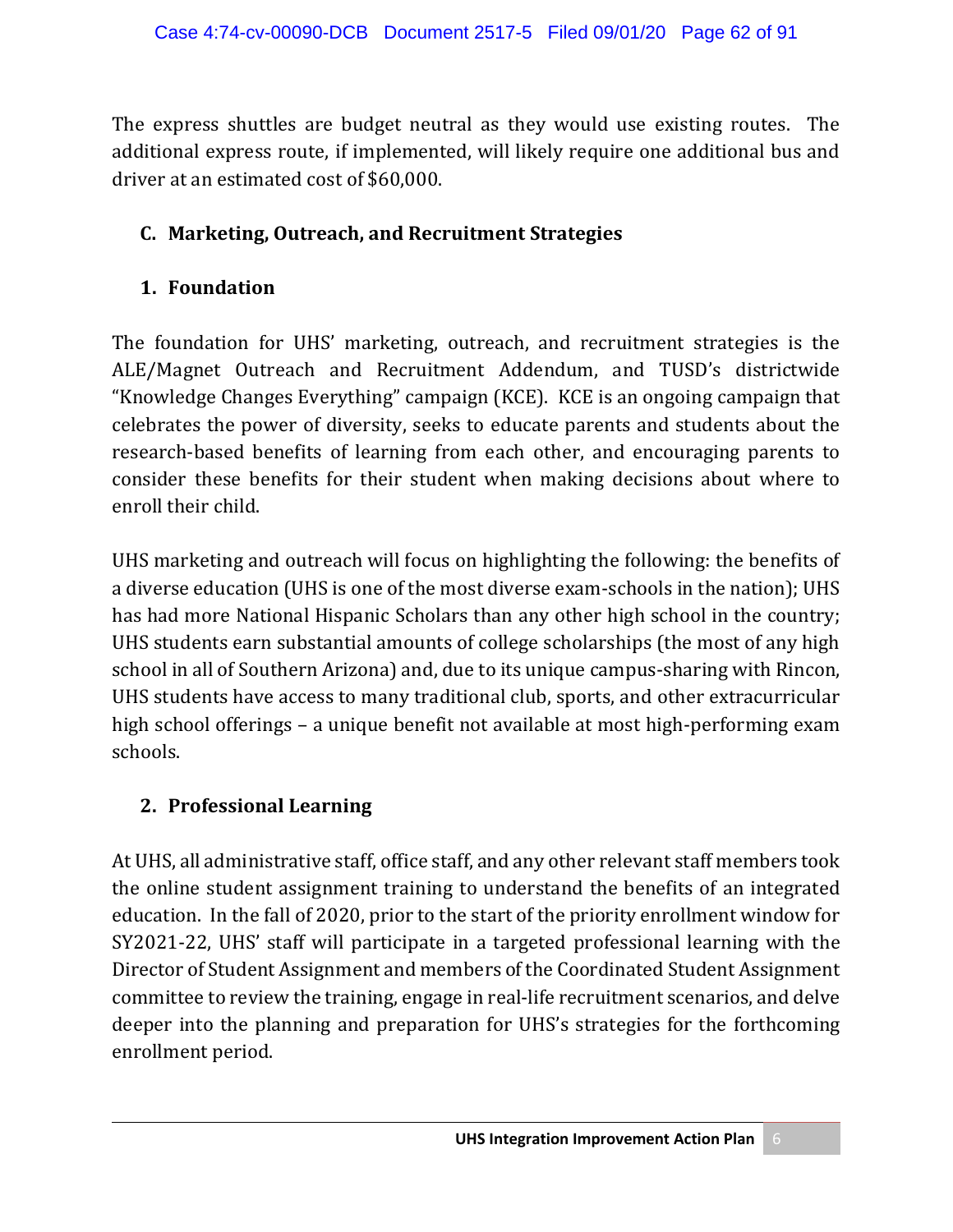# **3. Strategies**

In addition to strategies outlined in the ALE/Magnet Outreach and Recruitment Plan, UHS will engage in the following strategies.

The UHS Recruitment and Retention Coordinator will meet with 7<sup>th</sup> and 8<sup>th</sup> grader at every TUSD middle school throughout the year to talk about why students should attend UHS. The Recruitment and Retention Coordinator will bring African American and Hispanic Students from UHS with her that attended those middle schools so that middle school students will hear success stories from African American and Hispanic students.

UHS will host two parent nights in the fall and two parent nights in the spring for African American and Hispanic families to learn more about UHS, and will host two test prep sessions in the fall and two in the spring for African American and Hispanic Families to learn about the placement test and how to help their student do well on the placement test. Each student will receive a practice test and strategies to practice at home.

UHS will host Step Up Day in in the fall of 2019 for 8th graders to learn more about UHS and spend a day on campus learning about the campus with support from UHS teachers and current UHS students. In addition, UHS will continue to host tours for interested families all year, a welcome gala for newly admitted students in the spring, the BOOST program for newly accepted students in June, and the BLAST program for 6th and 7th grade Hispanic and African American TUSD students interested in UHS.

UHS will have current African American and Hispanic families contact new Hispanic and African American families to educate them about the school and share experiences, and UHS parents will host welcome parties for all incoming students based on zip code the summer before 9th grade year. UHS will also continue to work with TUSD counselors to help expand study prep program for UHS admission test.

# **4. Monitoring and Evaluating Effectiveness**

UHS will submit a monthly report to the CSA by the  $10<sup>th</sup>$  of each month (first report due October 10). The Director of Student Assignment (DSA) and the coordinated